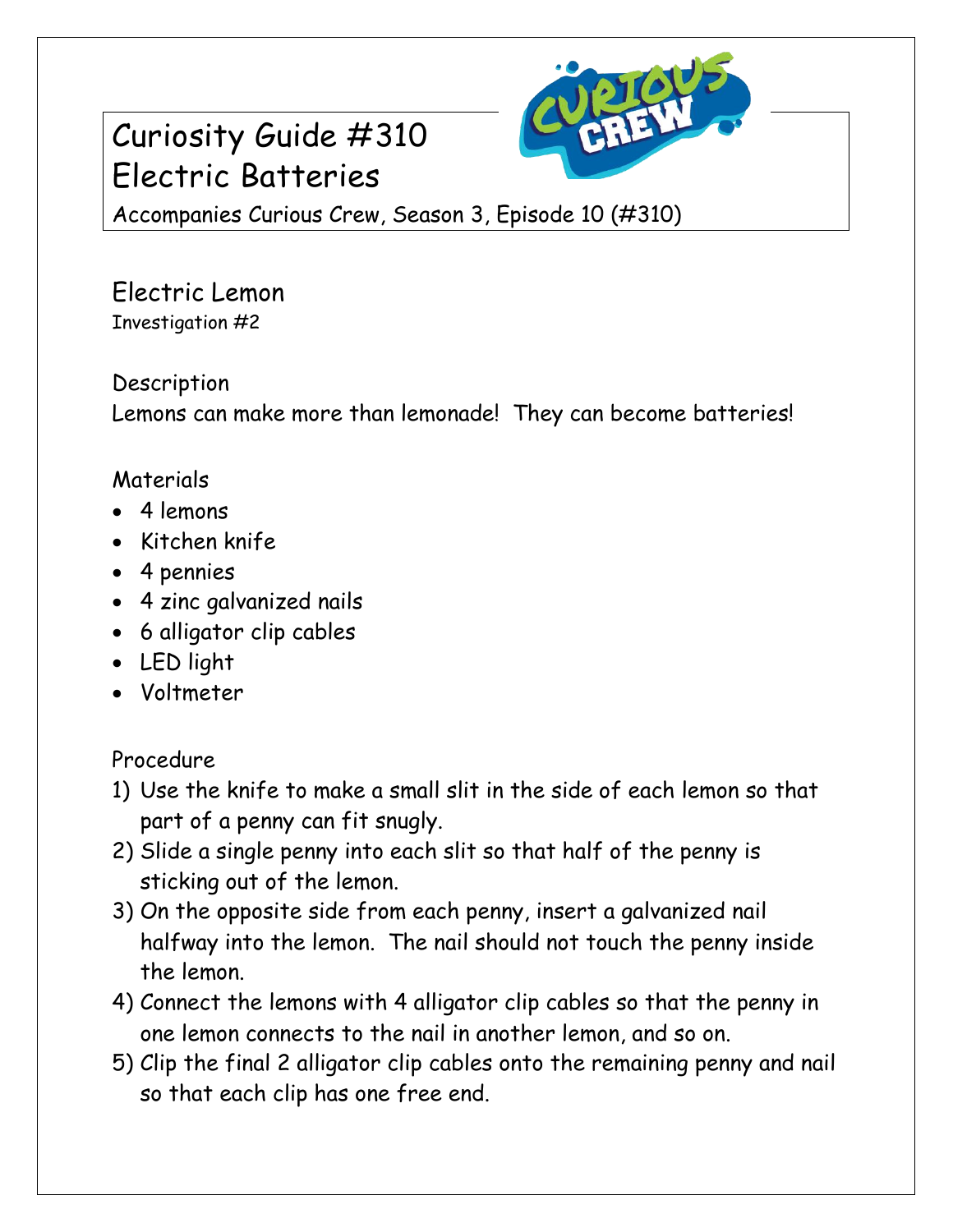- 6) Connect the two loose clip cables to the wires on the LED light.
- 7) Did the light turn on?
- 8) You can test the voltage of each lemon by touching the meter ends on the penny and nail.
- 9) Try squeezing one of the lemons. Did squeezing the lemon make a difference in the meter's reading?

My Results

#### Explanation

Batteries are used to change chemical energy into electrical energy through a redistribution of electrons between different metals and a solution. Every battery has three components: an electrolyte and two types of electrodes-- an anode, and a cathode.

The electrolyte is a liquid or gel-like substance that connects the two different metals, providing a path for electrons to move from one metal to the next and creating a chemical reaction. The anode and cathode each connect to an opposite end of the battery. At these points of contact, there is a chemical reaction. The anode loses electrons and the cathode receives them. Because the two metals have